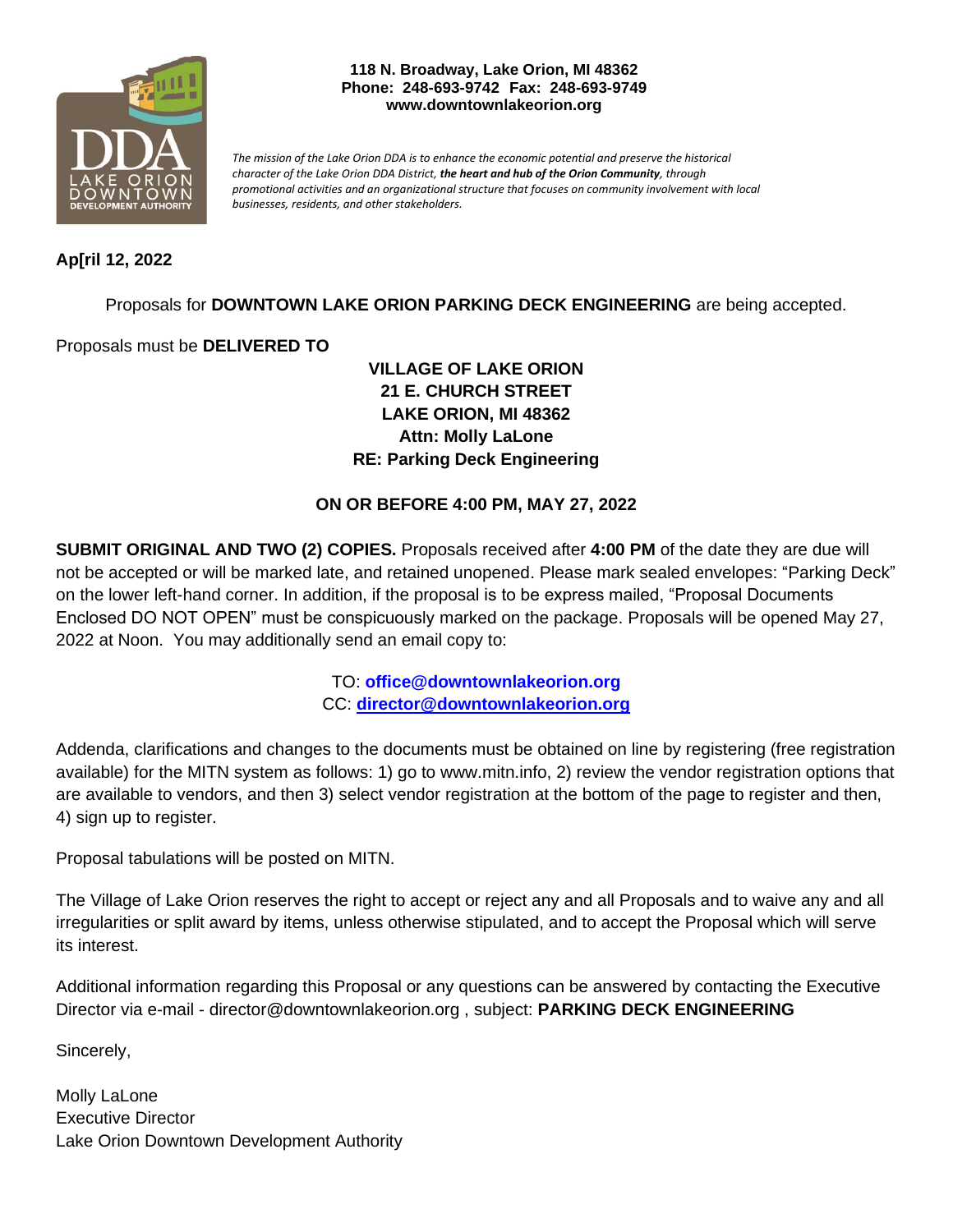# **REQUEST FOR PROPOSALS PARKING DECK ENGINEERING**

## **Architectural & Engineering Services Single-Story Parking Deck**

### **Project Description**

The Lake Orion Downtown Development Authority (DDA), in conjunction with the Village of Lake Orion, desires to design a new parking deck, to be built on an existing municipal surface parking lot. The exterior façade of the new parking structure shall match/resemble the architectural qualities of the surrounding buildings.



**T4N, R10E, SEC 2 ASSESSOR'S PLAT NO 2 LOTS 14 TO 20 INCL., ALSO LOT 21 EXC BEG AT SW COR OF LOT 14, TH N87-05-00 E 10 FT, TH S 04-09-00 E 121.12 FT, TH S 86-29-30 W 62.59 FT, TH N 04-07-00 W 0.81 FT TO SW COR OF LOT 13, TH ELY ALG LOT LI 42.58 FT, THE N 04-09-00 W 44.04 FT, TH N 87-05-00 E 10 FT, TH N 04-09-00 W 76 FT TO BEG**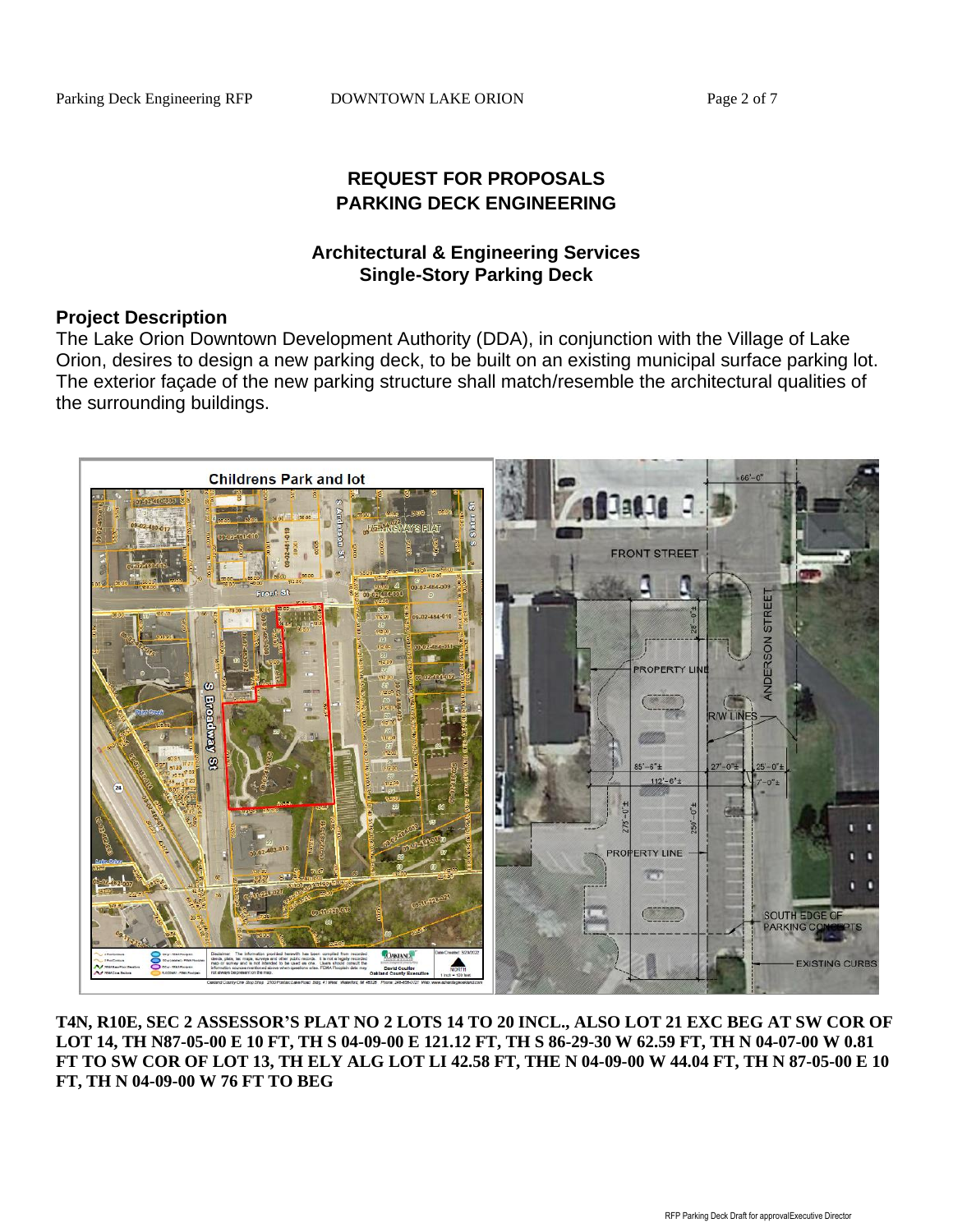### **Services Required**

The work to be performed by the architectural and/or engineering firm shall include, but not be limited to, the following services:

- Work closely with village staff, designated review committee, DDA, and other groups as requested in order to confirm design criteria, discuss and present the project elements to various groups.
- Produce a site survey with elevations.
- Conduct soil investigations to determine soil type, condition and suitability.
- Prepare preliminary design drawings for discussion including site plan, floor plans, cross sections sufficient to depict the character of the structure's design and configuration, elevations, renderings, graphic depictions, streetscape layouts, etc.
- Prepare preliminary estimates of construction costs for all aspects of the project.
- Upon approval of the final design, the selected firm shall produce a complete set of construction documents including, but not necessarily limited to, construction-grade drawings written specifications, and final cost estimates.
- Provide all original electronic records related to the site testing and construction documents to the Village/DDA, in PDF format.
- All work must conform to all applicable laws, ordinances, and codes in the design and construction phases, including the latest ADA compliance requirements and any environmental safety and/or impact considerations.
- The selected firm may be asked to assist village staff with developing and distributing bid documents, responding to inquiries regarding the bid, collecting and assessing bid responses, and providing a recommendation to award a construction, provide full architectural and engineering services to manage and supervise implementation of the project on behalf of the Village/DDA should the Village/DDA decide to proceed forward with construction.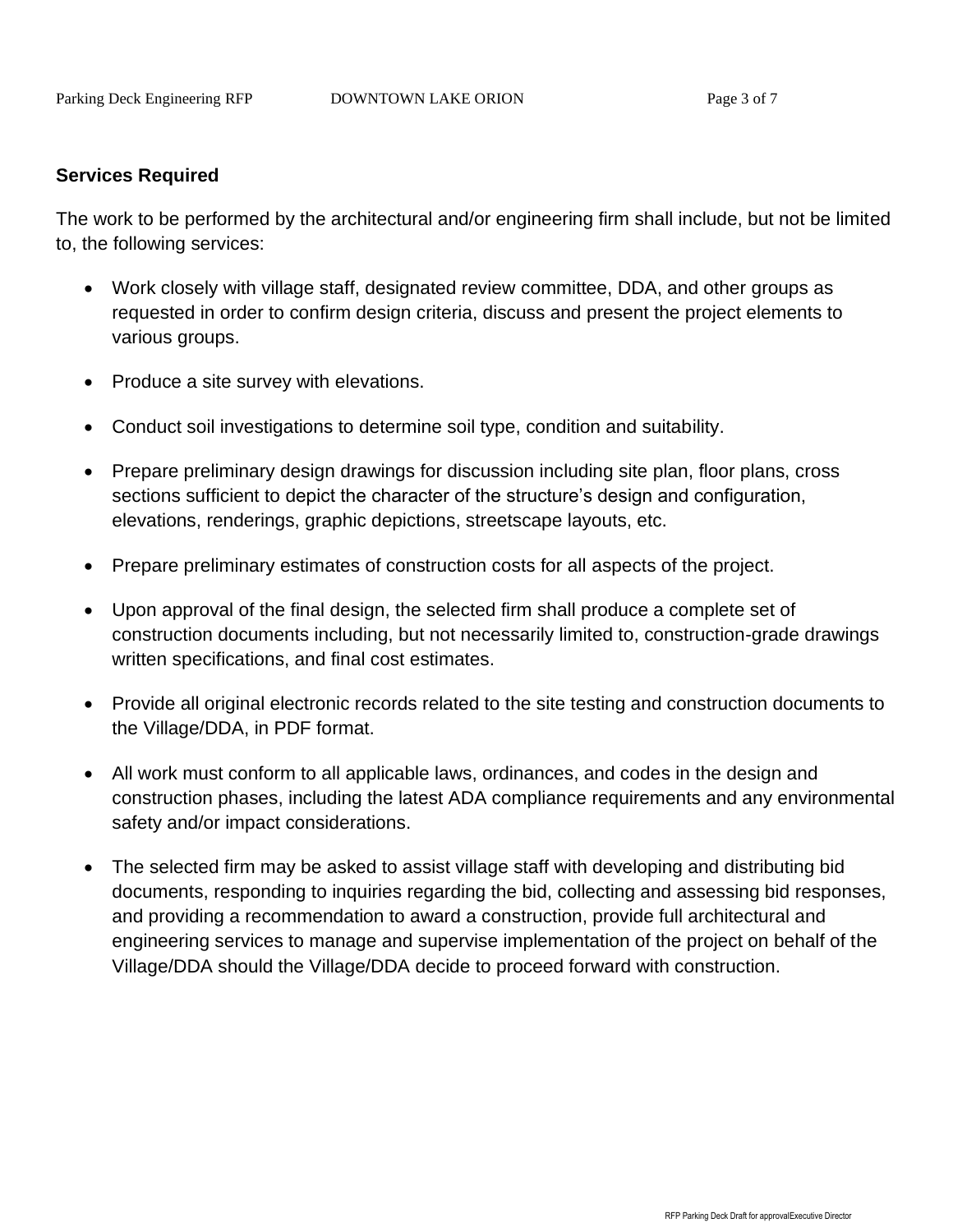## **PARKING DECK ENGINEERING**

### **REQUEST FOR PROPOSALS**

#### **Content of RFP Response**

Each responder shall provide the items referenced below:

- 1. First name (assumed and legal name), mailing address, tax identification number.
- 2. Brief history of firm.
- 3. Summary statement which demonstrates a clear understanding of the village/DDA's objective and how the firm expects to address the objective.
- 4. Signature/execution of proposal.
- 5. Main point of contact/project manager, including title, mailing address, e-mail address, telephone number.
- 6. Identify/list subcontractors.
- 7. Identify the roles and responsibilities of the primary firm & each subcontractor.
- 8. Examples of similar projects in the past two (2) years, including collaborations with subcontractors.
- 9. Reference contact information for examples provided.
- 10.Name, position, applicable state-issued license(s), years of experience and resume of staff to be assigned to the project. (Primary firm & each subcontractor)
- 11.Estimated number of hours per staff member/position (primary firm & each subcontractor).
- 12.Hourly rate per staff member/position (primary firm & each subcontractor).
- 13.Any applicable percentage-based fees.
- 14.Outline and describe each phase to implement the project.
- 15.Estimated timetable/schedule.
- 16.Estimated fee structure associated with each phase of the project.
- 17.A not-to-exceed price for all services required.
- 18.Valid response date.
- 19.A copy of the proposed contract/agreement with the Village/DDA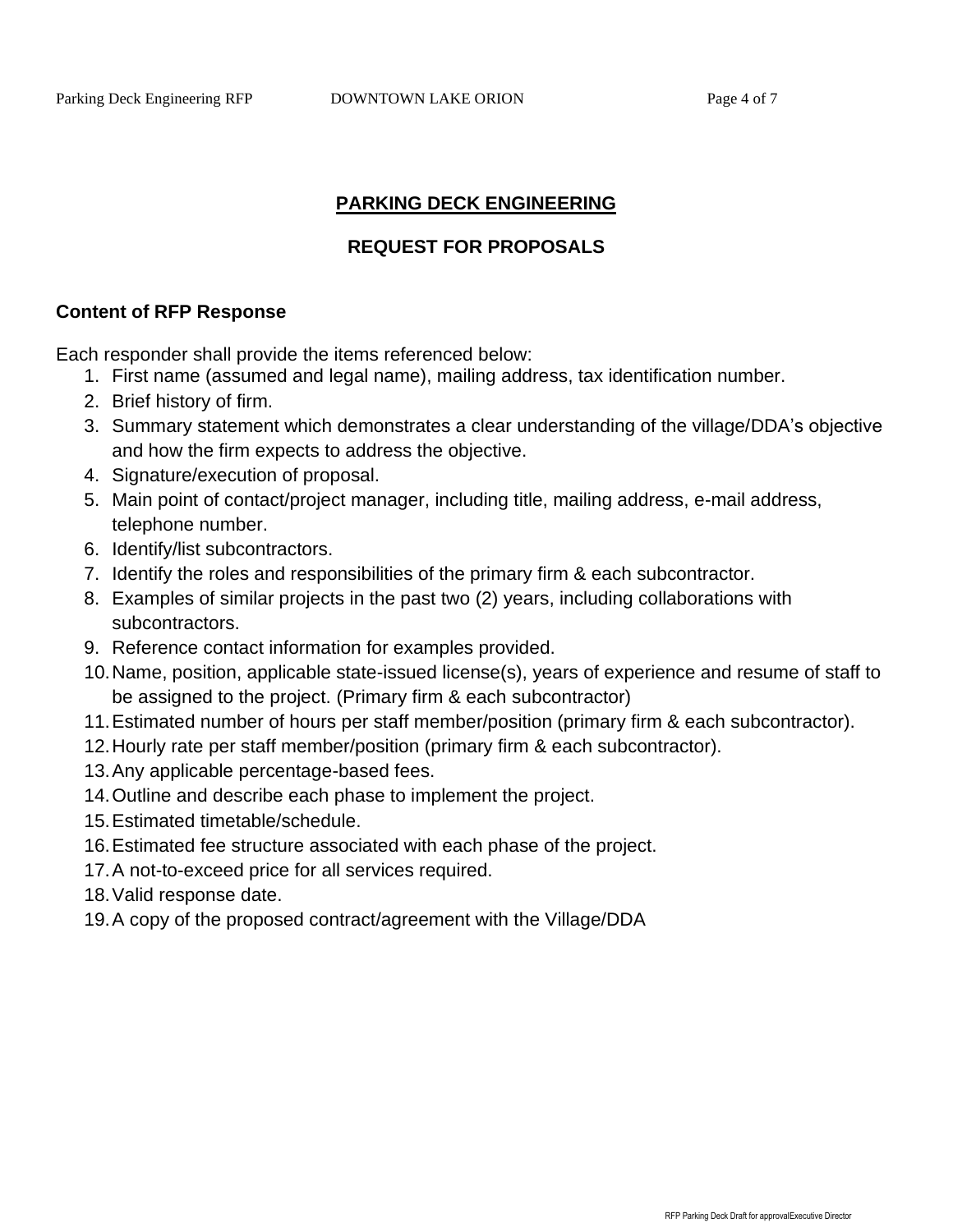## **EVALUATION CRITERIA**

The Village of Lake Orion DDA reserves the right to interview any number of qualifying firms as part of the evaluation process. The decision as to which firm to contact (if any) shall be analyzed (based upon the "best overall value" to the DDA) and documented including Board member or staff recommendations. Meetings with short-listed proposers will provide additional information and criteria upon which the DDA will base its selection decision. The DDA reserves the right to select, and subsequently recommend for award the proposed firm(s)' services which best meets its required needs, quality levels and budget constraints. Award shall be made by the DDA Board of Directors.

The bid specifications were approved by the DDA Board of Directors on April 12, 2022. This request will be publicly advertised on the DDA web site, and on MITN for the following time period: April 18, 2022 – May 26, 2022. Late responses will not be accepted. Responses not meeting terms may be rejected. If at least three responses are not received the DDA Executive Director may require a rebid.

### **Preliminary Schedule** *The following are estimated dates and are not binding*

| DDA Board Approval to request proposals | April 12, 2022                |
|-----------------------------------------|-------------------------------|
| <b>RFP Available</b>                    | April 18, - May 26, 2022      |
| Questions due                           | May 6, 2022                   |
| Receive proposals                       | May 26, 2022 by 4:00 PM       |
| Proposals opened                        | May 27, 2022, Noon            |
| Evaluation/Interviews                   | June 10, 2022 - June 20, 2022 |
| Selection                               | July 12, 2022                 |

### **Non-Discrimination Clause**

In the performance of any contract or purchase order resulting wherefrom, the contractor agrees to obey and abide by all the laws of the State of Michigan relating to the employment of labor and public work, and all ordinances and requirements of the village regulating or applying to public improvements. Furthermore, the contractor agrees not to discriminate against any employee or applicant for employment, to be employed in the performance of this contract or purchase order, with respect to his or her hire, tenure, terms, conditions or privileges or employment because of religion, race, color, national origin, ancestry, age, sex, gender identity, sexual orientation, height, weight, marital status, or physical or mental disability, except when said disability prevents such individual from performing the essential job functions, and the disability cannot be reasonably accommodated. The contractor further agrees that every subcontract entered into for the performance of this contract or purchase order will contain a provision requiring nondiscrimination in employment, as herein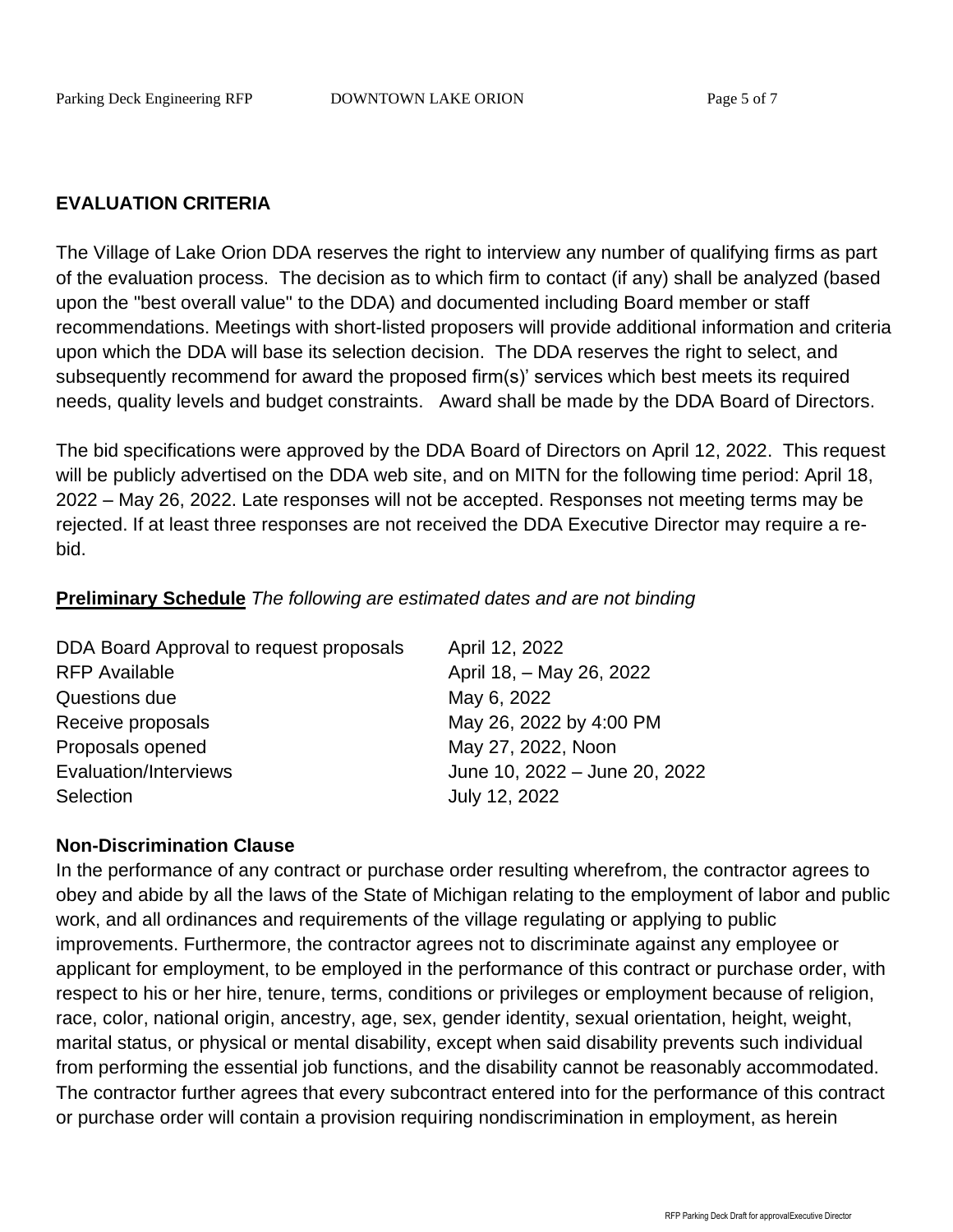specified, binding upon each subcontractor. Breach of this covenant may be regarded as a material breach of the contract or purchase order.

## **Ethics Policy**

Gratuities: It shall be unethical for any person to offer, give, or agree to give any village employee or former village employee, or for any village employee or former village employee to solicit, demand, accept, or agree to accept from another person, a gratuity or an offer of employment from another person, a gratuity or an offer of employment in connection with any decision, approval, disapproval, recommendation, or preparation of any part of a program requirement or a purchase request, influencing the content of any specification or procurement standard, request for ruling, determination, claim or controversy, or other particular matter, pertaining to any program requirement or a contract or subcontract, or to any solicitation or proposal therefore.

Kickbacks: It shall be unethical for any payment, gratuity, or offer of employment to be made by or on behalf of a subcontractor under a contract to the prime contractor or higher tier subcontractor or any person associated therewith, as an inducement for the award of a subcontract or order.

### **ADA Compliance**

The Village of Lake Orion will provide necessary, reasonable auxiliary aids and services, and provide assistance in filling out forms, to individuals with disabilities when doing business with the Village of Lake Orion. Individuals with disabilities requiring such auxiliary aids or services should contact the Village of Lake Orion by writing or calling:

Susan Galeczka (248) 693-8391 x 102 [galeczkas@lakeorion.org](mailto:galeczkas@lakeorion.org) 21 E. Church St. Lake Orion, MI 48362